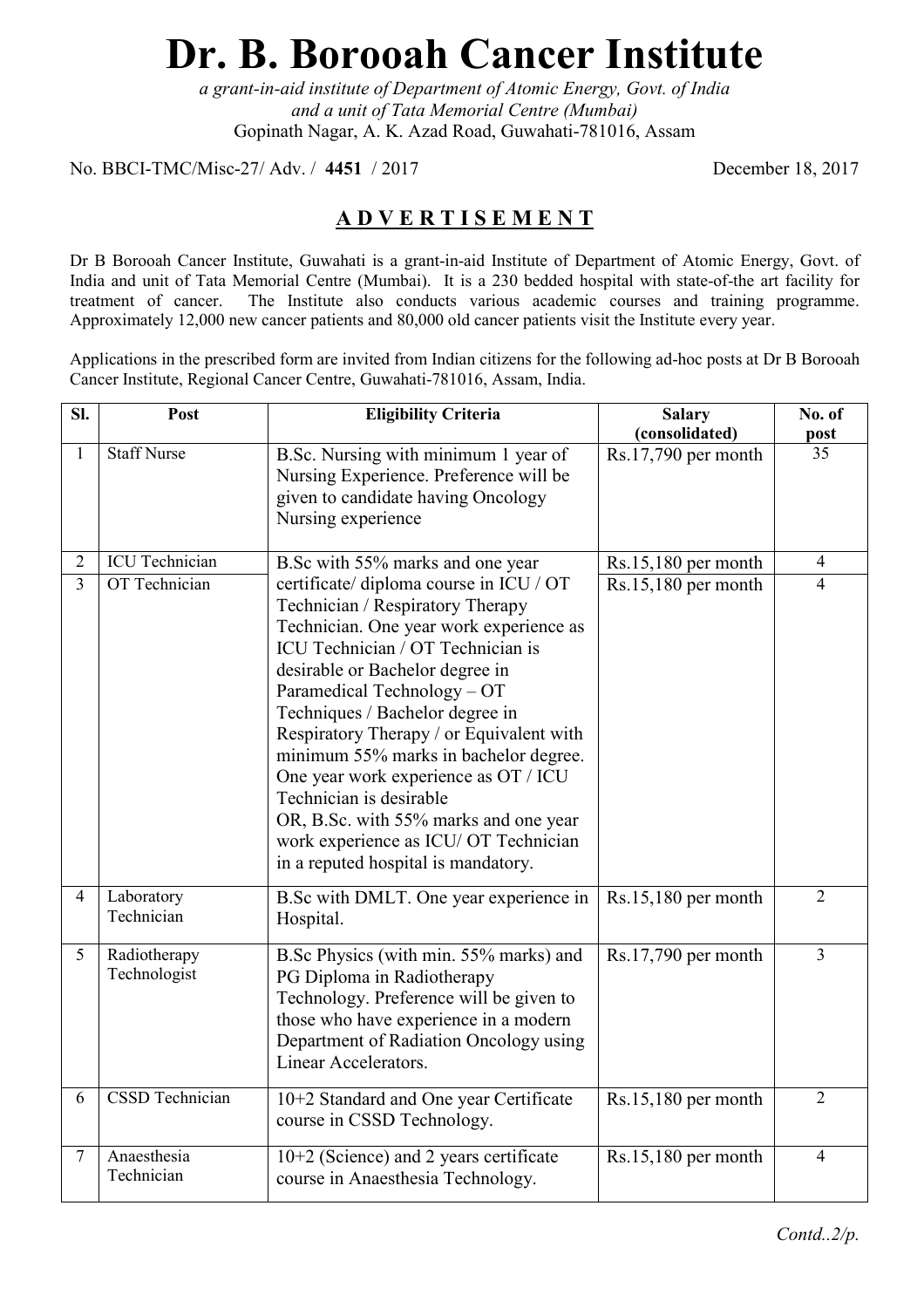| SI. | Post                                         | <b>Eligibility Criteria</b>                                                                                                                                                                                                                                                                                                                                                                                                                                                                                                                                                                                                                                                                                                                                                                                                                                                                                                                                                                | <b>Salary</b><br>(consolidated) | No. of<br>post |
|-----|----------------------------------------------|--------------------------------------------------------------------------------------------------------------------------------------------------------------------------------------------------------------------------------------------------------------------------------------------------------------------------------------------------------------------------------------------------------------------------------------------------------------------------------------------------------------------------------------------------------------------------------------------------------------------------------------------------------------------------------------------------------------------------------------------------------------------------------------------------------------------------------------------------------------------------------------------------------------------------------------------------------------------------------------------|---------------------------------|----------------|
| 8   | Plumber                                      | SSC passed and having 2 years ITI /                                                                                                                                                                                                                                                                                                                                                                                                                                                                                                                                                                                                                                                                                                                                                                                                                                                                                                                                                        | $Rs.15,180$ per month           |                |
| 9   | AC Technician                                | NCTVT or Trade Certificate with AC<br>and refrigeration from recognized<br>Institute, minimum 2 years experience in<br>handling air-conditioning and<br>refrigeration system.                                                                                                                                                                                                                                                                                                                                                                                                                                                                                                                                                                                                                                                                                                                                                                                                              | $Rs.15,180$ per month           | 1              |
| 10  | Jr. Engineer-<br>Electrical<br>(Maintenance) | Diploma in Electrical $(10+3)$ Engineering<br>with two year experience.                                                                                                                                                                                                                                                                                                                                                                                                                                                                                                                                                                                                                                                                                                                                                                                                                                                                                                                    | Rs.17,790 per month             | 1              |
| 11  | <b>Electrical Technician</b>                 | ITI Electrician with NCTVT with two<br>years experience                                                                                                                                                                                                                                                                                                                                                                                                                                                                                                                                                                                                                                                                                                                                                                                                                                                                                                                                    | $Rs.15,180$ per month           | 1              |
| 12  | House Keeping<br>Supervisor                  | Graduate with Diploma in Housekeeping<br>/ Hotel Management. Preference will be<br>given to the candidate with working<br>experience from reputed Hospitals /<br>hotels                                                                                                                                                                                                                                                                                                                                                                                                                                                                                                                                                                                                                                                                                                                                                                                                                    | $Rs.17,790$ per month           | $\overline{2}$ |
| 13  | Dietician                                    | Master's Degree in Food and Nutrition or<br>Home Science or Home Economics or<br>Clinical Nutrition and Dietetics from a<br>recognized university or Institute.<br>Or,<br>Master's Degree in Food Science and<br>Nutrition or Food and Nutrition Dietetics<br>or Dietetics and Food Services<br>Management from a recognized<br>University or Institute.<br>Or,<br>B.Sc. Food and Nutrition or Food<br>Science and Nutrition or Home Science<br>or Home Economics or Clinical Nutrition<br>and Dietetics or Food and Nutrition<br>Dietetics or Dietetics and food service<br>management from a recognized<br>university or Institute; and<br>Post Graduate Diploma in Dietetics from<br>a recognized university or Institute; and<br>One year practical experience in Dietetics<br>in a 100 bedded hospital or organization<br>under the Central or State Government or<br>Autonomous or statutory body or public<br>sector undertaking or university or<br>recognized research institute. | $Rs.17,790$ per month           | 1              |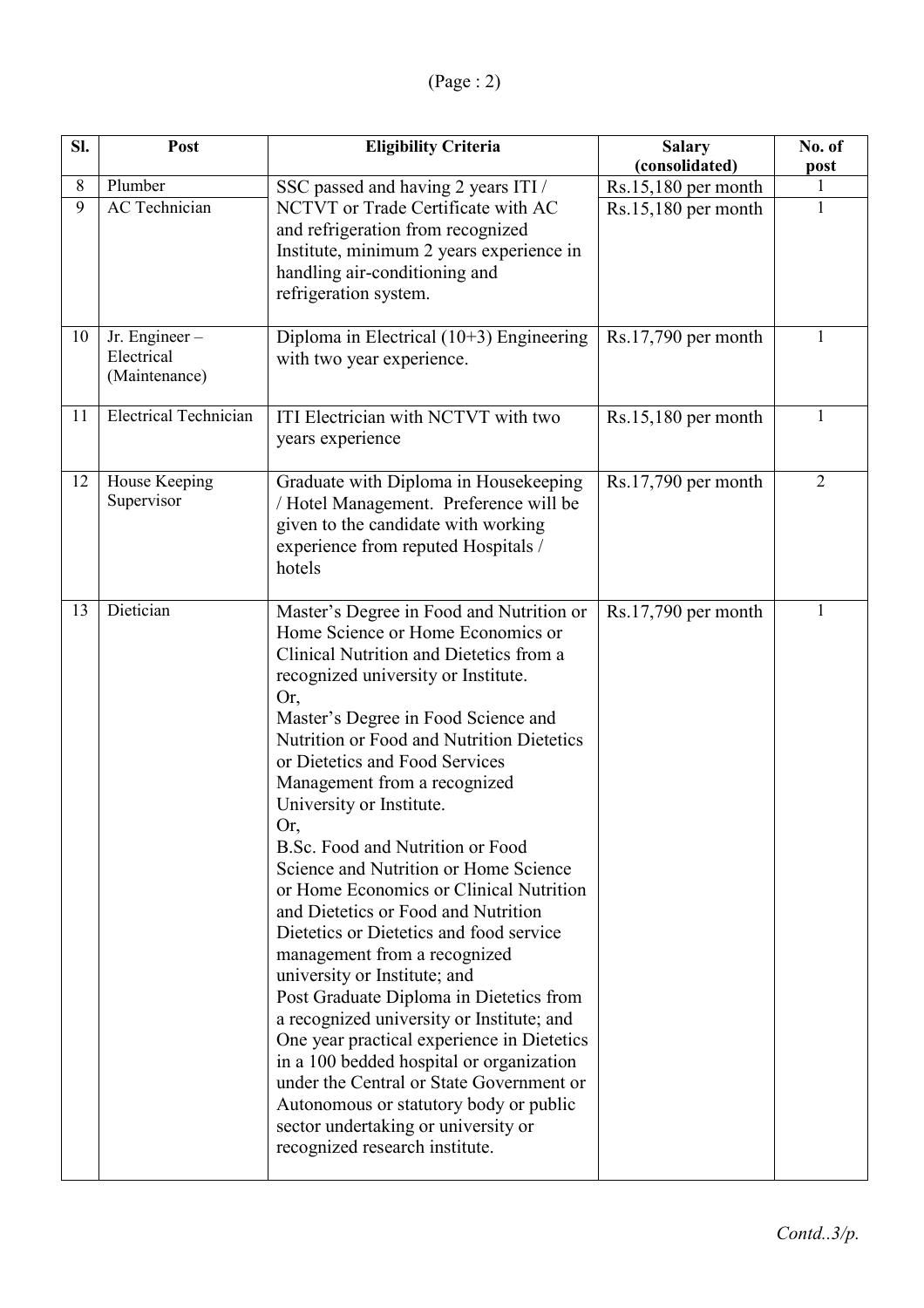(Page : 3)

| Sl. | Post                                      | <b>Eligibility Criteria</b>                                                                                                                                                                                                                                                                                                                                                                                                                | <b>Salary</b><br>(consolidated) | No. of       |
|-----|-------------------------------------------|--------------------------------------------------------------------------------------------------------------------------------------------------------------------------------------------------------------------------------------------------------------------------------------------------------------------------------------------------------------------------------------------------------------------------------------------|---------------------------------|--------------|
| 14  | Physiotherapist                           | HS Science with Diploma / Degree in<br>Physiotherapy of not less than 3 years<br>duration from a recognized board /<br>university / Institute. Minimum 2 years<br>in physiotherapy / occupational therapy<br>works in a recognized hospital / Institute /<br>its equivalent.                                                                                                                                                               | $Rs.17,790$ per month           | post<br>1    |
| 15  | Speech and<br><b>Swallowing Therapist</b> | Hold a recognised qualification in Speech<br>and Language Therapy and registered<br>with the Speech and Language Therapy<br>Registration Board / Council. Experience<br>of working with adults with acquired<br>communication and swallowing<br>Difficulties in an acute hospital setting is<br>desirable.                                                                                                                                 | Rs.17,790 per month             | $\mathbf{1}$ |
| 16  | Mould Room<br>Technician                  | 10+2 Science with 2 years Diploma in<br>Radiotherapy Technology.                                                                                                                                                                                                                                                                                                                                                                           | $Rs.15,180$ per month           | $\mathbf{1}$ |
| 17  | Asst. Security cum<br>Fire Officer        | Essential:<br>i) Graduate from a recognized University.<br>ii)Trained in Intelligence and Security<br>work with minimum 5 years experience<br>as Assistant Security Officer<br><b>OR</b><br>Personal Officer in reputed firm.<br>iii) Knowledge of Hindi/Sanskrit upto<br>Matric Standard.<br>Desirable<br>Preference will be given to Ex<br>-Servicemen or Ex-Police employees or<br>Assistant Security Officer in Public<br>Undertaking. | $Rs.17,790$ per month           | 1            |

Candidates with working experience in respective field will be given preference.

Appointment will be made for one year.

**Age** :Below 30 years.

The Selection Committee can relax age and experience in suitable cases.

Interested candidates may submit their application in the prescribed format supported by attested copies of certificates & mark-sheets to the **Director, Dr. B. Borooah Cancer Institute, Guwahati-781016** on or before **12th January 2018.**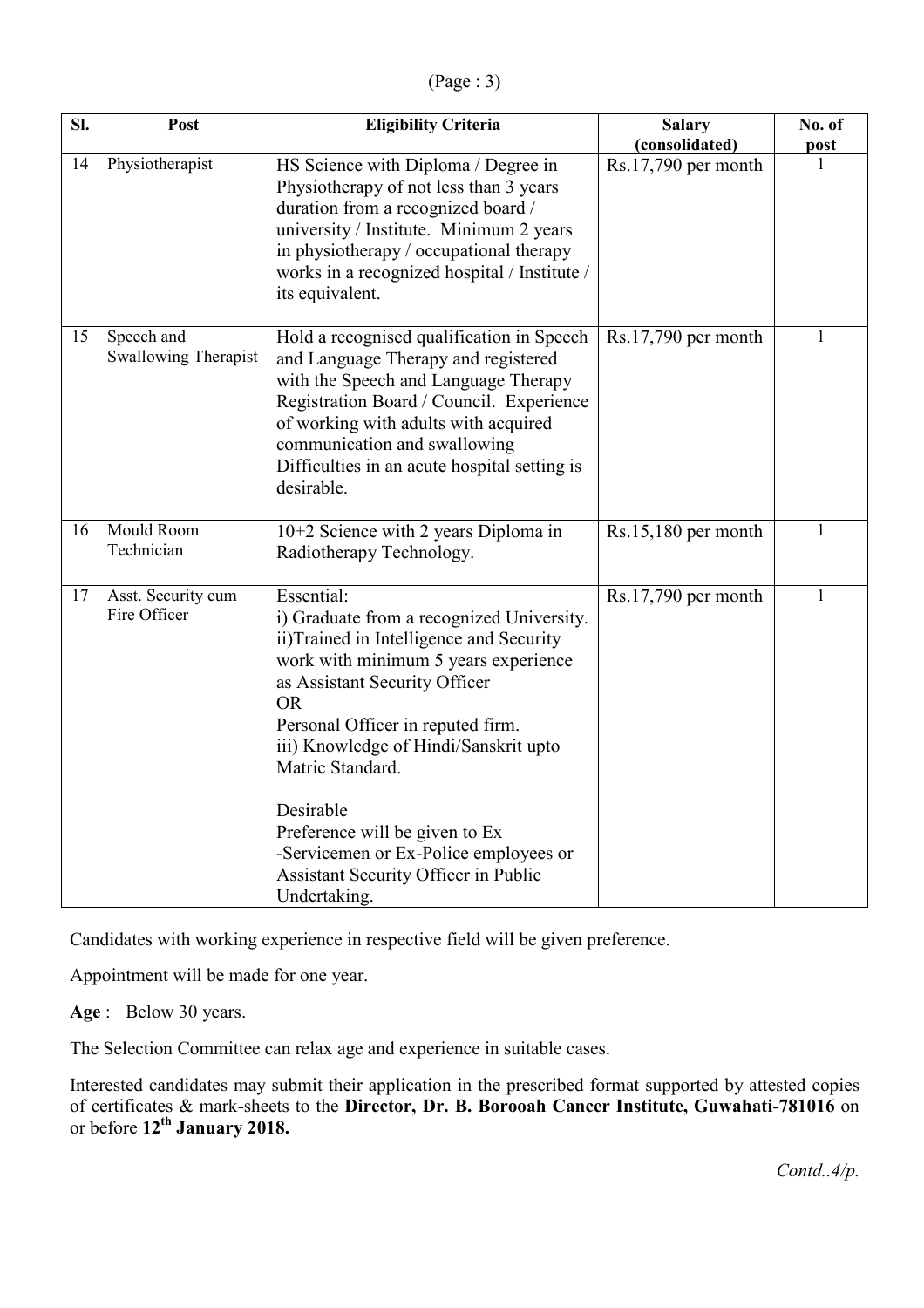The decision of the Institute as to eligibility or otherwise of a candidate will be final.

The applicants, who do not have requisite qualifications up to the last date of submission of applications, will not be considered.

Incomplete applications will not be considered.

Mere fulfilling the minimum educational qualification and experience doesn't bestow right to a candidate to be called for interview. The Institute reserves the right to reject or accept any candidature without assigning any reason thereof.

The Management of Dr B Borooah Cancer Institute will not be responsible for rejection of applications due to late postal delivery or lost in transit.

The list of eligible candidates for appearing in the interview will be published in the website of the Institute www.bbcionline.org (bulletin-advertisement section) on **22.01.2018.** Date & time of interview will be published in the website on **29.01.2018** and no separate call letter will be issued to the candidates.

No TA/DA will be paid for attending the interview.

**Please note that canvassing / bribing in any form will be a disqualification and would lead to cancellation of candidature.** 

**Director**  Dr B Borooah Cancer Institute Guwahati-781016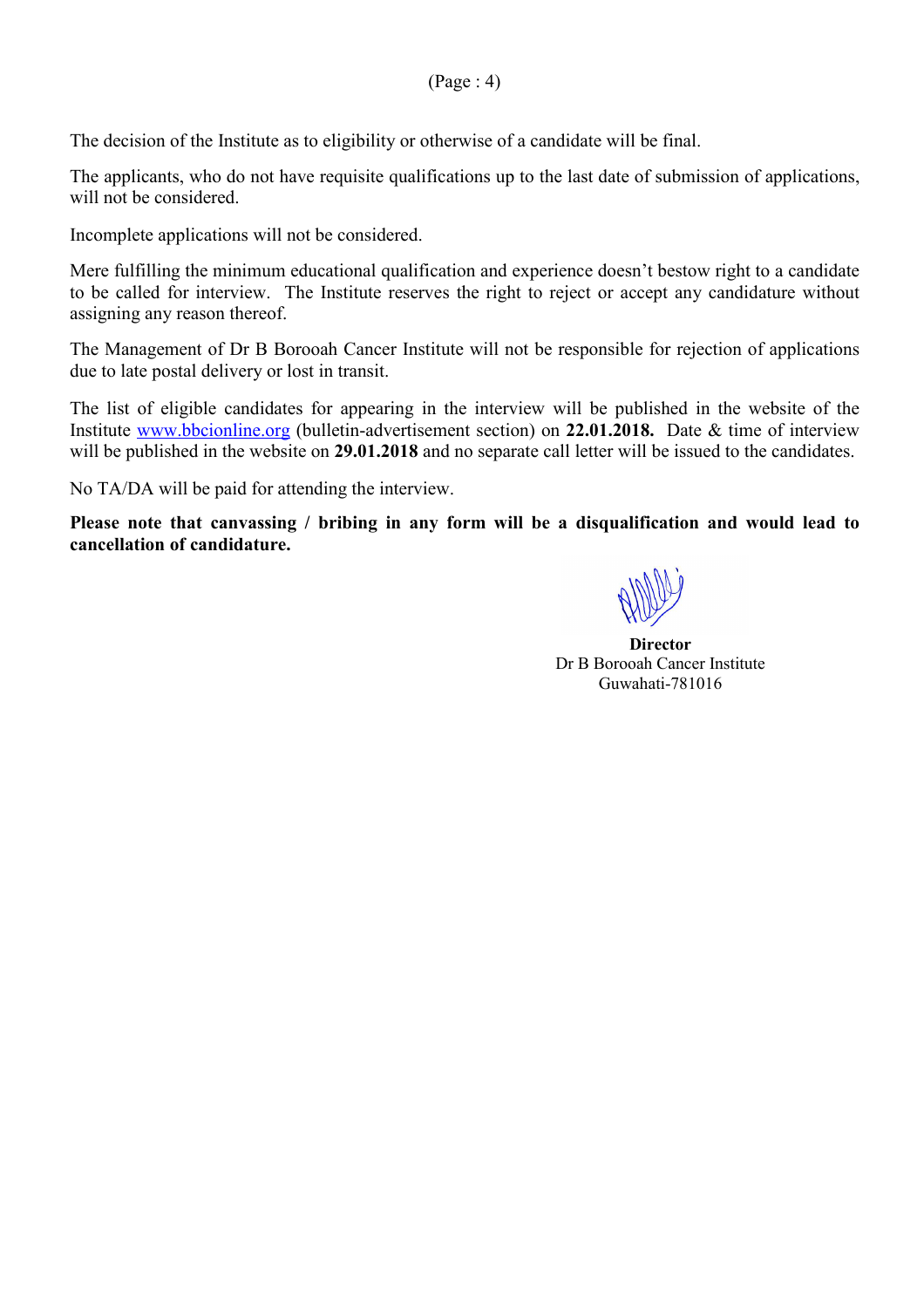# **APPLICATION FORMAT**

# **Dr Bhubaneswar Borooah Cancer Institute**

*a grant-in-aid institute of Department of Atomic Energy, Govt. of India and a unit of Tata Memorial Centre (Mumbai)*  Gopinath Nagar, A. K. Azad Road, Guwahati-781016, Assam

**Application for the post of ……………………………………………………** 

- 1. Full name in block letters :
- 2. Father's / Husband Name :
- 3. Date of Birth :
- 4. Age (as on  $1<sup>st</sup>$  January 2018) :
- 5. Sex :
- 6. Permanent Address in full : (with pin code, e-mail ID & mobile number)
- 7. Present address in full : (with pin code, e-mail ID & mobile number)
- 8. Nationality (State whether by birth or by Domicile) :
- 9. Religion :

#### 10. Details of Examination passed starting from matriculation onwards:

| SI.<br>No. | Examination | $\mathbf{r}$<br>$\sim$<br>Name of College /<br>institution | <b>University / Board</b> | Year of<br>passing | Division / class<br>obtained | $%$ of marks<br>obtained |
|------------|-------------|------------------------------------------------------------|---------------------------|--------------------|------------------------------|--------------------------|
|            |             |                                                            |                           |                    |                              |                          |
|            |             |                                                            |                           |                    |                              |                          |
|            |             |                                                            |                           |                    |                              |                          |
|            |             |                                                            |                           |                    |                              |                          |
|            |             |                                                            |                           |                    |                              |                          |
|            |             |                                                            |                           |                    |                              |                          |
|            |             |                                                            |                           |                    |                              |                          |
|            |             |                                                            |                           |                    |                              |                          |
|            |             |                                                            |                           |                    |                              |                          |
|            |             |                                                            |                           |                    |                              |                          |
|            |             |                                                            |                           |                    |                              |                          |
|            |             |                                                            |                           |                    |                              |                          |
|            |             |                                                            |                           |                    |                              |                          |
|            |             |                                                            |                           |                    |                              |                          |
|            |             |                                                            |                           |                    |                              |                          |

*Affix Passport size photo*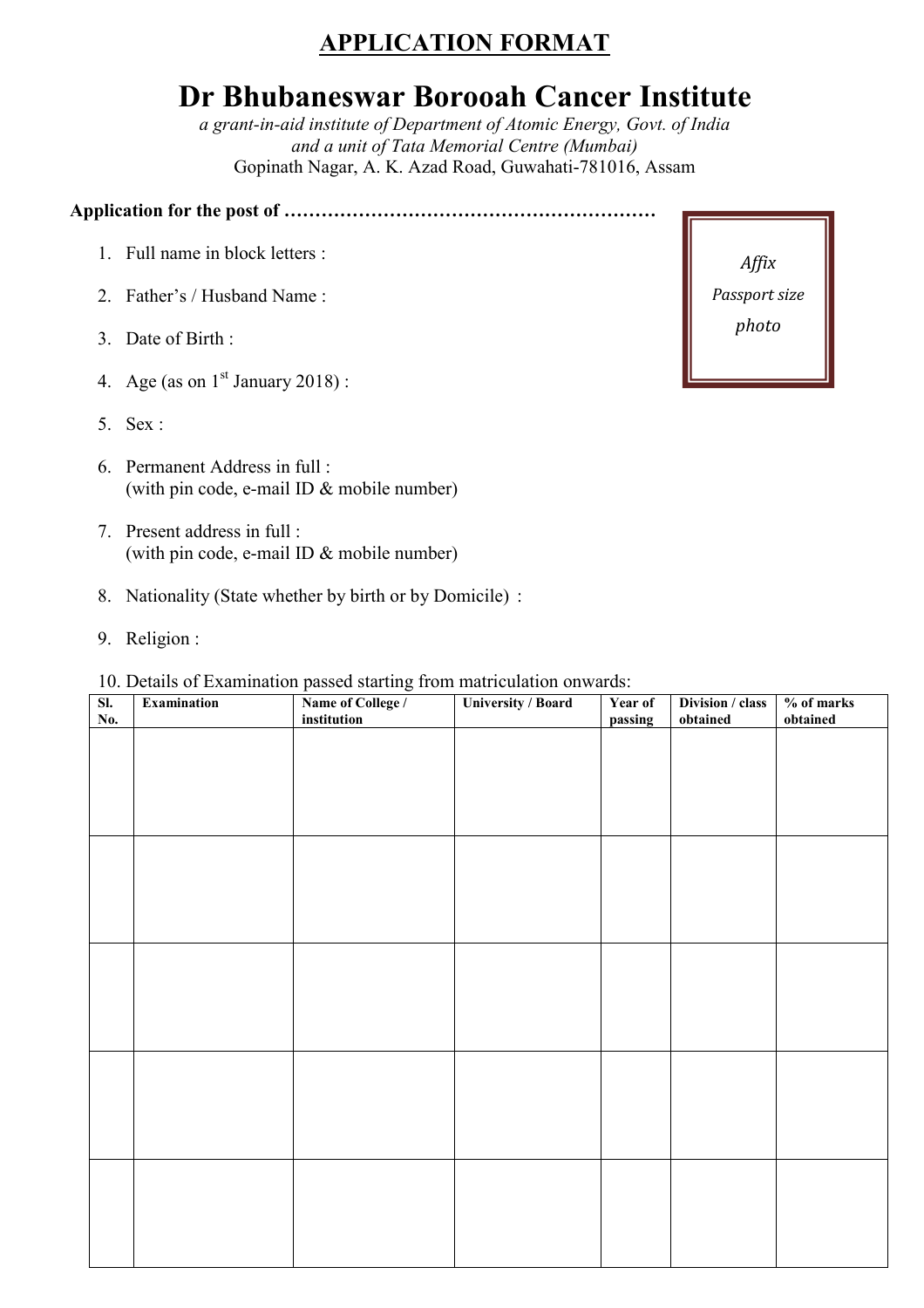## 11. (a) Experience :

| SI.<br>$\rm No.$ | Name of the Institution $\overline{\phantom{a}}$<br>Employer | Designation | From | ${\rm To}$ | Total<br>Period | Reason of leaving |
|------------------|--------------------------------------------------------------|-------------|------|------------|-----------------|-------------------|
|                  |                                                              |             |      |            |                 |                   |
|                  |                                                              |             |      |            |                 |                   |
|                  |                                                              |             |      |            |                 |                   |
|                  |                                                              |             |      |            |                 |                   |
|                  |                                                              |             |      |            |                 |                   |
|                  |                                                              |             |      |            |                 |                   |
|                  |                                                              |             |      |            |                 |                   |
|                  |                                                              |             |      |            |                 |                   |
|                  |                                                              |             |      |            |                 |                   |
|                  |                                                              |             |      |            |                 |                   |
|                  |                                                              |             |      |            |                 |                   |
|                  |                                                              |             |      |            |                 |                   |
|                  |                                                              |             |      |            |                 |                   |
|                  |                                                              |             |      |            |                 |                   |
|                  |                                                              |             |      |            |                 |                   |
|                  |                                                              |             |      |            |                 |                   |
|                  |                                                              |             |      |            |                 |                   |
|                  |                                                              |             |      |            |                 |                   |

### b) Specialized training, if any.

………………………………………………………………………………………………. ………………………………………………………………………………………………. ………………………………………………………………………………………………. ………………………………………………………………………………………………. ……………………………………………………………………………………………… ………………………………………………………………………………………………